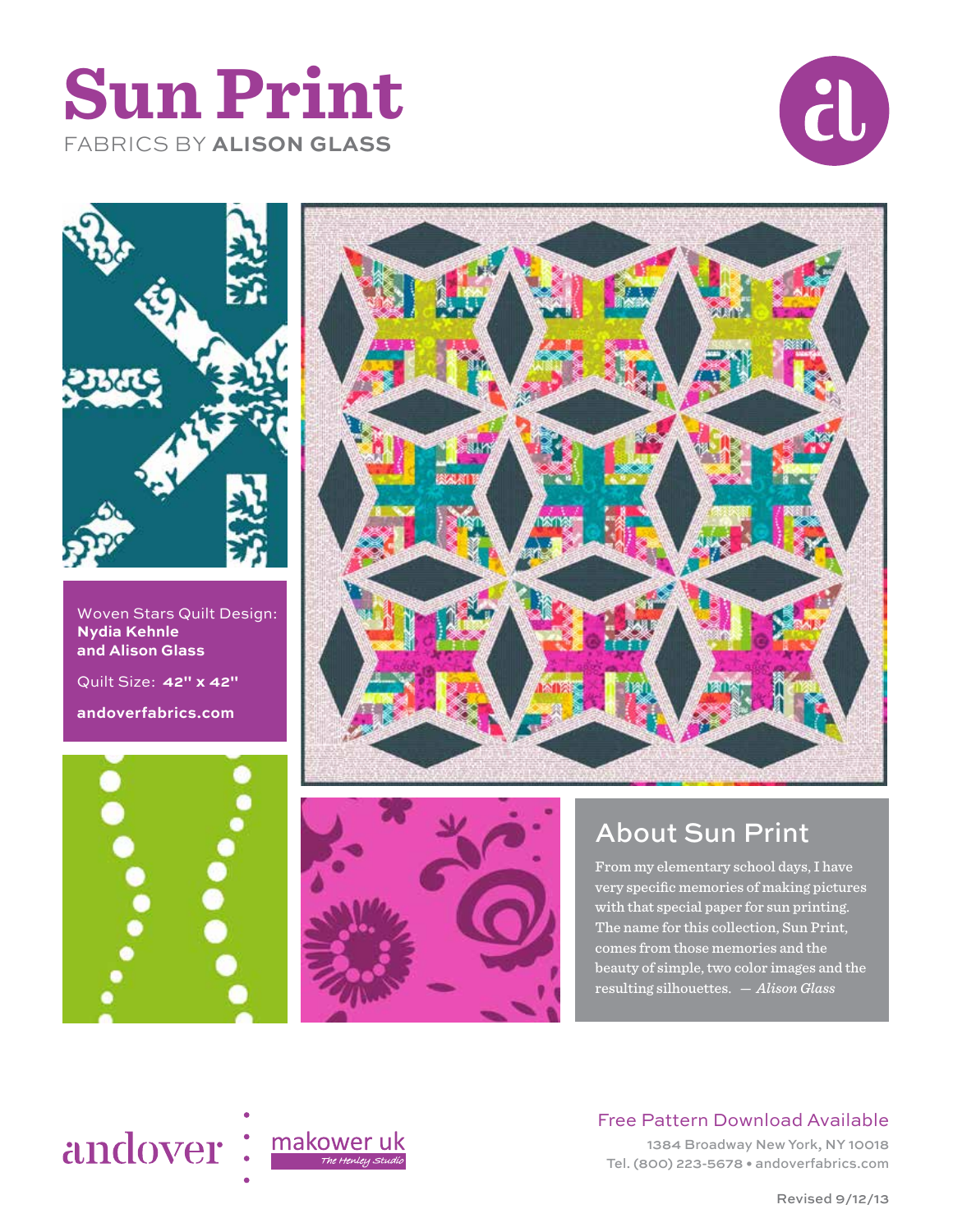# **Woven Stars Quilt**

Introducing Andover Fabrics new collection: Sun Print by Alison Glass Quilt designed byNydia Kehnle and Alison Glass

# **Fabric Requirements**

|                           |                  |            | Yardage              | Fabric   |
|---------------------------|------------------|------------|----------------------|----------|
| <b>Fabric A</b>           | squares, binding |            | $1\frac{3}{4}$ yards | 7246-C   |
| <b>Fabric B</b>           | blocks, border   |            | $1\frac{3}{4}$ yards | 7246-P   |
| $3$ Fat $\frac{1}{4}$ 's  | blocks           |            | fat 1/4 yard each    |          |
|                           |                  | 7240-G     | 7240-P               | $7240-T$ |
| $37$ Fat $\frac{1}{8}$ 's | blocks           |            | fat 1/8 yard each    |          |
| 5900-B                    | 5900-E           | 5900-P     | 5900-P1              | 5900-T   |
| 5900-V                    | 7021-B           | 7021-C1    | 7021-E               | 7021-E2  |
| 7921-G2                   | $7021 - K$       | $7021 - N$ | $7021 - 0$           | 7021-V   |
| 7240-C                    | 7240-E           | 7240-N     | $7240 - 0$           | 7240-Y   |
| 7243-B                    | 7243-E           | 7243-G     | 7243-P               | 7243-P2  |
| 7243-R                    | 7243-Y           | 7244-B     | 7244-C               | 7244-E   |
| 7244-G                    | 7244-0           | 7244-P     | $7244-T$             | 7244-V   |
| 5900-C2                   | 7243-T2          |            |                      |          |
| <b>Backing</b>            |                  |            | 3 yards              | 5900-K   |

#### Quilt finishes 42" x 42"

*Bold and dramatic stars leap out from a background of fun multihued geometric prints. Even though the pattern may look challenging, all the parts are made with user-friendly paper-foundation pieced units. The quilt pattern was developed from a block tutorial on Nydia Kehnle's website. Alison Glass made some adjustments to turn the block into the quilt.*

# **Cutting Directions**

**Note:** A fat  $\frac{1}{8}$  is a 9" x 20"-22" cut of fabric. A fat  $\frac{1}{4}$  is an 18" x 20"-22" cut. WOF designates the width of fabric from selvedge to selvedge (approximately 42" wide). PFP (paper-foundation pieced) numbers refer to the patches on the full-size patterns.

**Fabric A** Cut (5) strips  $2\frac{1}{2}$ " x WOF for binding (Read Step 8) Cut (36) PFP patch #16 Cut (36) PFP patch #17 Cut (24) PFP Border Unit patch #2

- **Fabric B** Cut (36) PFP patch #14 Cut (36) PFP patch #15 Cut (24) PFP Border Unit patch #1 Cut (4) squares  $3\frac{1}{2}$ " x  $3\frac{1}{2}$ " for border corners
- **Fat 4's** From Each: Cut (12) PFP patch #12 Cut (12) PFP patch #13 Cut 3 squares  $2\frac{1}{2}$ " x  $2\frac{1}{2}$ " for pieced binding (optional)
- **Fat**  $\frac{1}{8}$  Cut strips  $1\frac{1}{2}$  x WOF (20"-21") as needed to cut a total of 36 each PFP patches #1-#11 From each of 3: Cut (3) squares 2" x 2" for pieced binding (optional)
- **Backing** Cut (2) panels 25" x 50" pieced to fit quilt top with overlap on all sides.

# **Making the Quilt**

**Note:** Read assembly directions before cutting patches. For help with paperfoundation piecing (PFP), visit Nydia's webbsite, www.add-crafter.com for her tutorial on Basketweave Star

- **1.** For paper-foundation patterns, we suggest using thin copy paper (not high quality), or paper made specifically for PFP. Trace or photocopy the full-size Block Unit pattern 36 times. Be sure the copies measure  $6\frac{1}{2}$ " square. Trace or photocopy each Border Unit pattern 12 times (24 total). They should measure  $3\frac{1}{2}$ " x  $6\frac{1}{2}$ "
- **2.** Yardage is generous to allow for over-sized PFP patches. We suggest that you cut 12"-wide strips for Block Unit patches #2-#13. Cut a  $2\frac{1}{2}$ " square for patch #1. From Fabric A, cut rectangles 3" x 6" for patches #16 and #17 and Border Unit patch #2. From Fabric B, cut crosswise rectangles 4" x 7" for Border Unit patch #1; cut  $1\frac{1}{2}$ "-wide strips with the printed words running lengthwise for patches #14 and #15.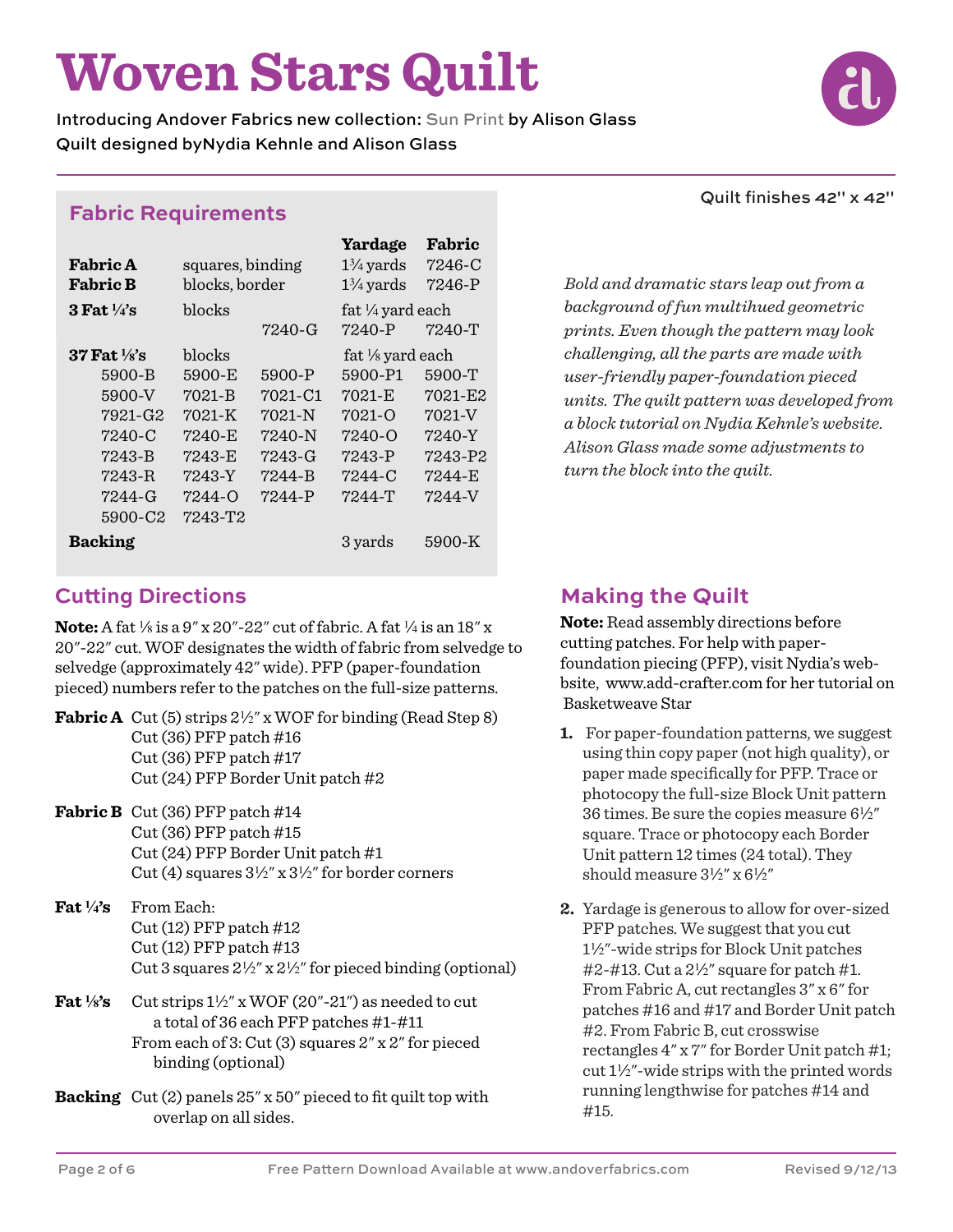# **Woven Stars Quilt**

- **3.** Use paper-foundation piecing methods to stitch patches to a Block Unit paper pattern, beginning with patch  $#1$ . Note: Use the 3 Fat  $\frac{1}{4}$  yard fabrics only in patches #12 and #13. Trim and press after each patch is added. Trim the stitched unit to  $6\frac{1}{2}$ " square. Make 12 Block Units using a Fat  $\frac{1}{4}$  yard fabric in patches #12 and #13. Repeat this with the other 2 Fat  $\frac{1}{4}$  yard fabrics. Make 36 Block Units total. Remove the paper foundations now or after units are joined into blocks.
- **4.** Referring to the Block Diagram, join 4 Block Units with the same fabric in patches #12 and #13 to make a block. Press the seams open between units to reduce the bulk. Make a total of 9 blocks.



**Block Make 3 in each color (9 total)**

**Border Unit B A**

**Quilt Diagram**

- **5.** Referring to the Quilt Diagram, join 3 blocks with the same fabric in patches #12 and #13 to make a horizontal row. Make 3 rows. Join the rows.
- **6.** Paper-foundation piece 12 Border Unit As and 12 Border Unit Bs. Sew 3 of each kind end to end to make a pieced border. Make 4. Sew borders to opposite sides of the quilt, pinning to align the seams where the diamond points meet. Sew 3½" Fabric B squares to ends of remaining borders. Sew to the top and bottom.

# **Finishing the Quilt**

- **7.** Layer the quilt with batting and backing and baste. Quilt in the ditch around borders and block patches.
- **8.** If you plan to make the pieced binding as shown, cut 3 squares each  $2\frac{1}{2}$ " x  $2\frac{1}{2}$ " from 6 prints. (The quilt uses 6 prints from the 7240- colors.) Join 6 different squares side by side. Plan where you want the colors to show and stitch the pieced rectangle in between 2 strips of binding. Do this on 3 sides of the quilt. Bind in the usual way to finish.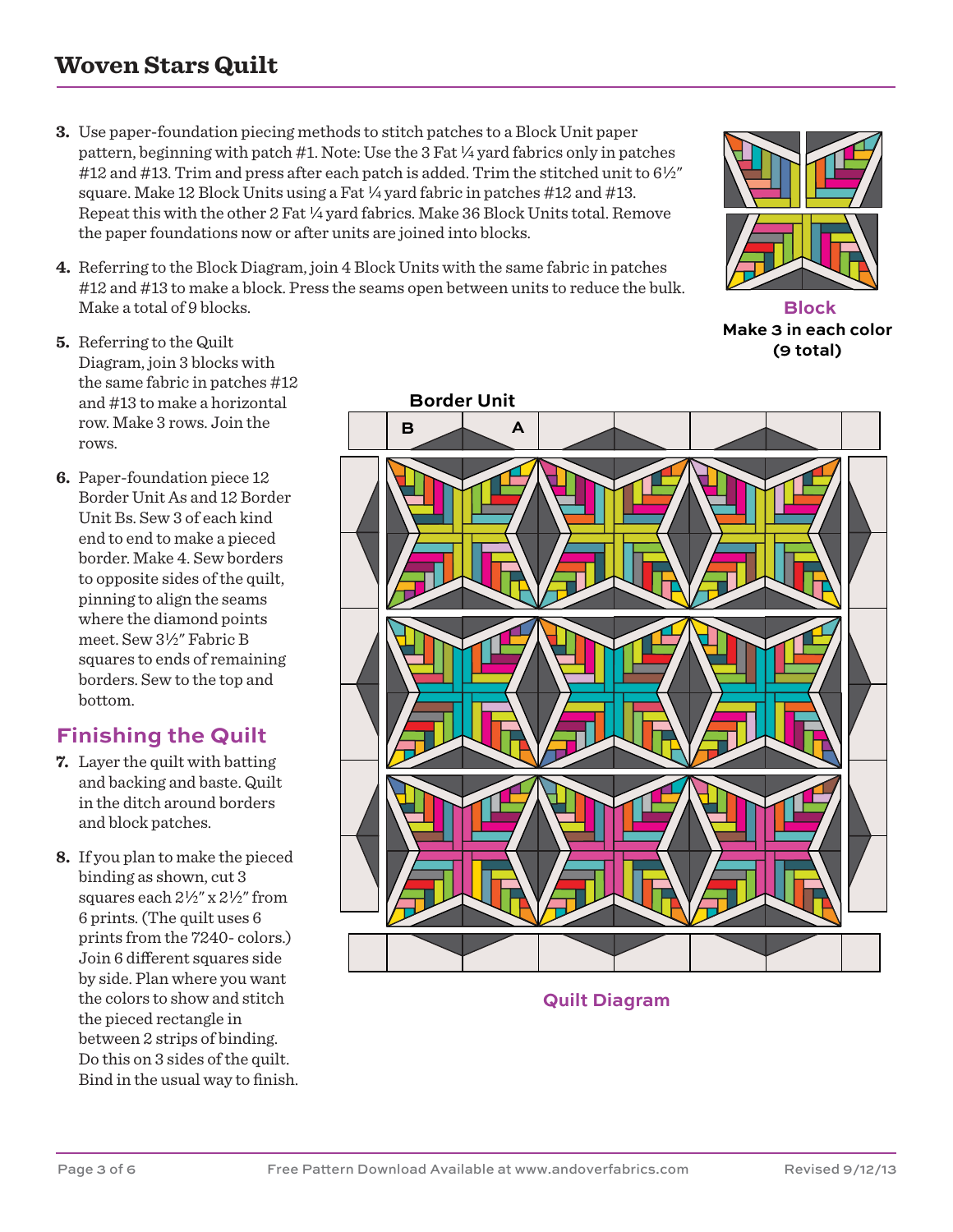

## **PFP Block Pattern**

**Note:** When printing patterns check to be sure print settings are set to print at 100% and page scaling is set to "none".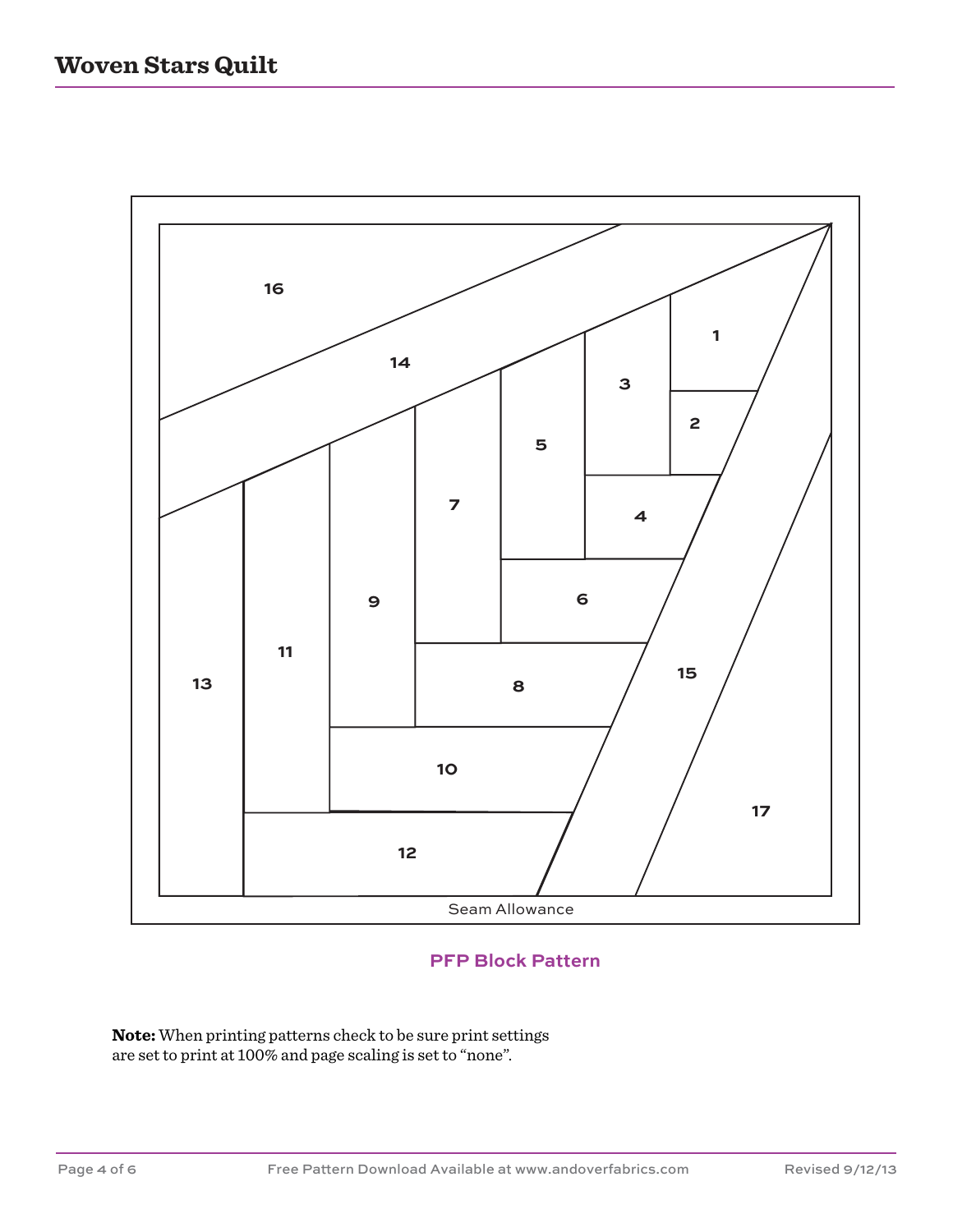



#### **PFP Border Units**